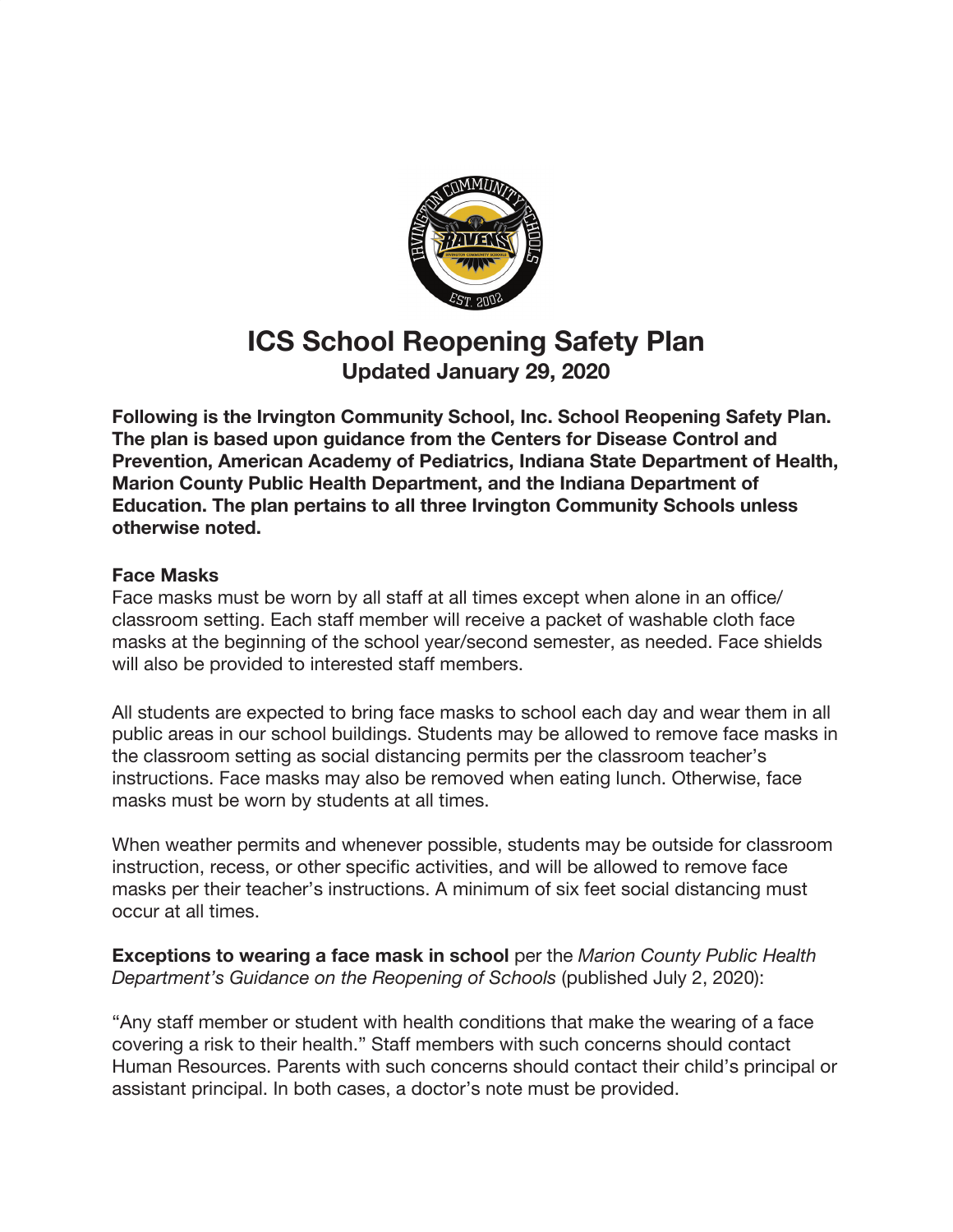"When staff or students are performing tasks that cannot be completed while wearing a face covering: i.e., eating, drinking, etc."

"Any student who is unable to remove a face covering on their own."

"When the wearing of a face covering or mask by a teacher is determined to impede a student's learning for students for grades Pre-K through grade 5, a face shield may be considered for use by the teacher."

Students without face masks will be provided one from the school.

Face masks should seal around the student and employee's nose and mouth for proper viral transmission prevention (e.g., bandanas and gaiter-style masks do not work in this respect).

Face masks must not carry offensive messages or designs.

#### **Temperatures**

Per recommendations from the Indiana State Department of Health and in partnership with ICS, parents should take their children's temperatures before school each morning. Whenever a child presents with a possible fever, as ever, the school nurse will take that child's temperature.

Any family in need of a thermometer should contact their respective school nurse. *Please note: per our school nursing partners at Community Health Network, a fever is considered to be any reading above 100 degrees and children should not be sent to school whenever that occurs.*

Staff members should take their temperatures at home before leaving for school each day. *Any staff member with a temperature above 100 degrees should stay home and report this to his/her principal.*

Per the MCPHD and Community Health Network nursing program guidance, all students and staff who become ill should be fever free for at least 24 hours without the use of fever-reducing medications before returning to school.

#### **Hand Sanitizer and Disinfectant Wipes**

Hand sanitizer will be readily available in all classrooms, office areas, and in hallways throughout the schools and students will be encouraged to use it as needed.

Each classroom will be supplied with disinfecting wipes to use on an as-needed basis. Teachers are strongly encouraged to wipe down student desktops between classes.bb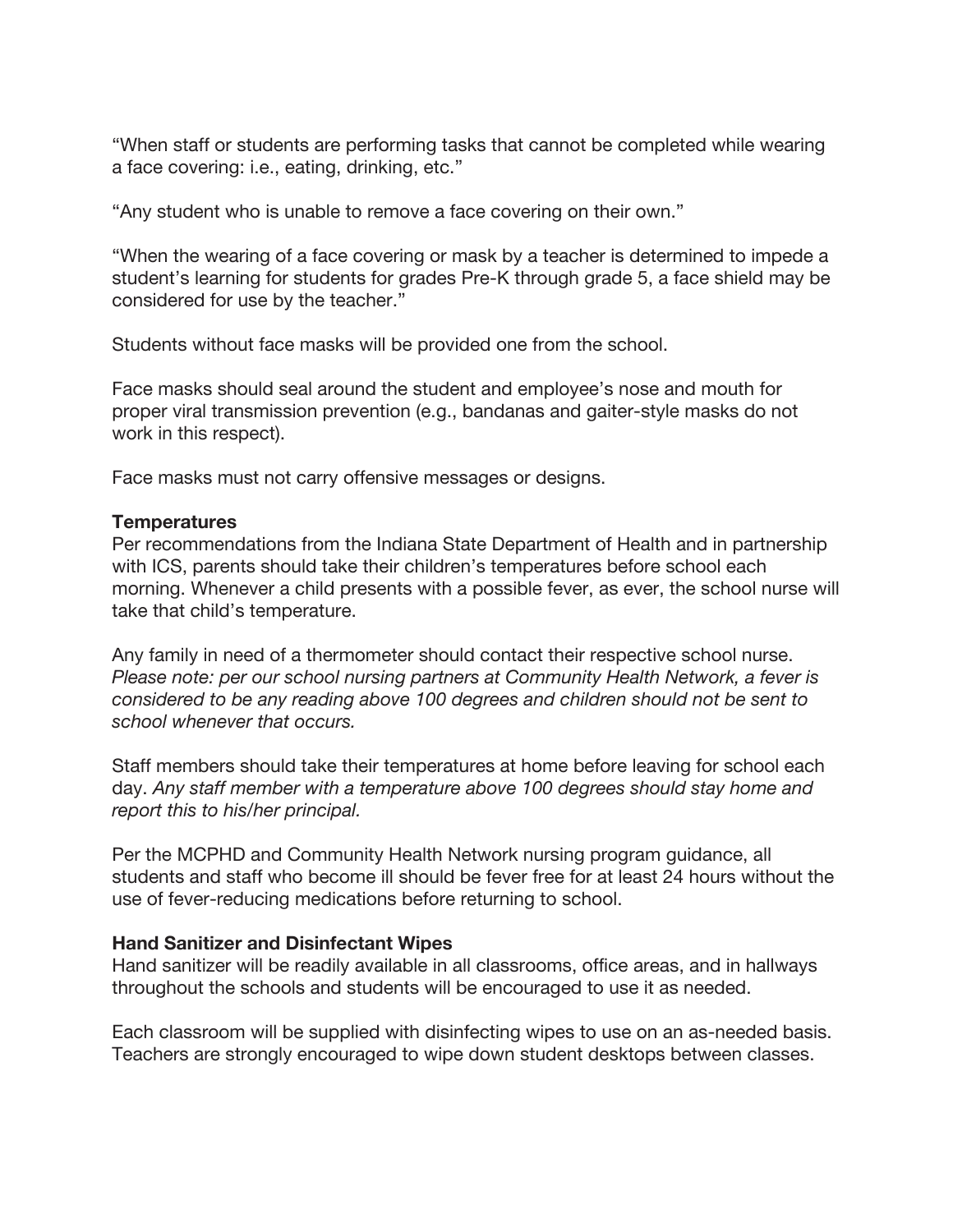#### **Acrylic Barriers**

Barriers have been ordered for staff members who work one-on-one with students. Barriers will also be placed in restrooms as needed. K-5 student table barriers will be installed for group learning.

## **Classroom Seating Arrangements**

All student desks will face the same direction. Social distancing will be marked between desks in each classroom (e.g., empty desks separating students), in cooperation with Facilities Management, with a minimum of six feet whenever possible.

#### **Classroom Supplies**

Each student will receive his/her own supplies and equipment. In the event that supplies are used by multiple students, supplies will be disinfected between uses.

Art supplies usage will be carefully monitored. Supplies that can be used repeatedly will be disinfected with special UV lighting apparatus between class periods.

Age-appropriate Edukits featuring school supplies were distributed at the start of the school year so parents would have one less back-to-school expense.

#### **Music**

*ICES:* General Music will be offered, focusing on activities that do not require heavy breathing exercises.

*ICMS:* Choir and Band will be offered with a focus on percussion instruments and skill-building with sight-reading rhythms. Singing and playing of wind instruments will only occur when students are masked or singing/playing outside and socially distanced. (Band students may have access to specialty masks that allow them to play in a safe manner.)

*IPA:* Choir and Band will be offered, but singing and playing activities will be reserved for e-Learning days.

# **Physical Education**

Physical Education classes will take place, as usual, with social distancing precautions. Masks must be worn during PE class. High-intensity athletic activity will be limited while indoors.

# **Recess (ICES)**

Fewer students will participate in recess due to our hybrid model, and outside air carries a much lower risk of viral transmission, so masks will not be required for recess. Social distancing precautions will remain in place, however.

#### **Air Circulation**

All ICS buildings have been evaluated for air circulation safety. All air handlers are operating correctly, bringing in the required amount of fresh air.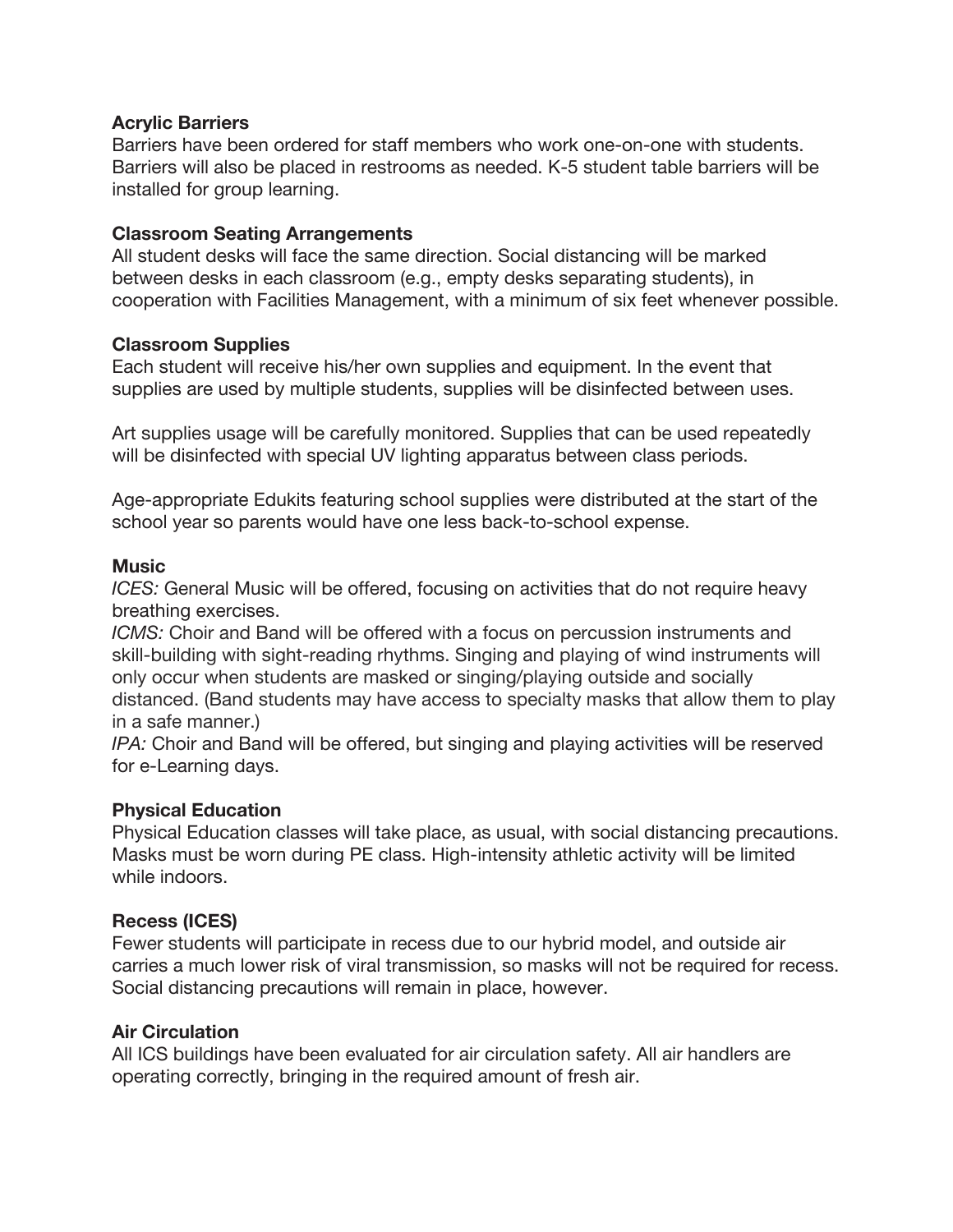#### **Classroom Doors**

Teachers have the option of keeping classroom doors open or closed during class time.

Whenever possible, teachers or classroom aides should open and close doors for students. Door handles should be wiped down with a disinfecting wipe after each use.

#### **Food Service**

School lunch will be eaten in students' respective classrooms (unless otherwise instructed). ICES students will have lunch brought to their classrooms; ICMS and IPA students will report to the usual lunch serving areas and return with their lunch to their classrooms.

Breakfast will be made available to students and eaten in the usual dining areas while maintaining social distancing.

A meal delivery service, similar to the summer meal delivery program, is in place for interested families participating in the eLearning Option Program.

#### **YMCA Before and After Care**

Students will maintain social distancing as instructed when participating in the YMCA Before and After Care Program at ICES. When children are outside and engaged in physical activities with appropriate social distancing, masks will not be required per the instructions of YMCA site management. Otherwise, all ICS students and YMCA staff will wear face masks.

#### **Visitors/Volunteers**

Until further notice, no visitors, including volunteers, will be allowed in ICS buildings, unless otherwise approved by building or corporate leadership.

However, unique circumstances may call for allowing a parent/guardian to enter a school building, such as whenever a case conference cannot be convened by virtual meeting (the number of conference participants may necessarily be reduced for the sake of safety) or when a student is being recommended for suspension or expulsion due to a serious misbehavior incident. In these instances, parents/guardians must wear a face mask or they will not be allowed entry.

# **Field Trips**

In-person field trips will not be scheduled, at least for the foreseeable future during the second semester.

ICS will work with local organizations such as Conner Prairie and the Indianapolis Museum of Art to arrange for virtual field trips.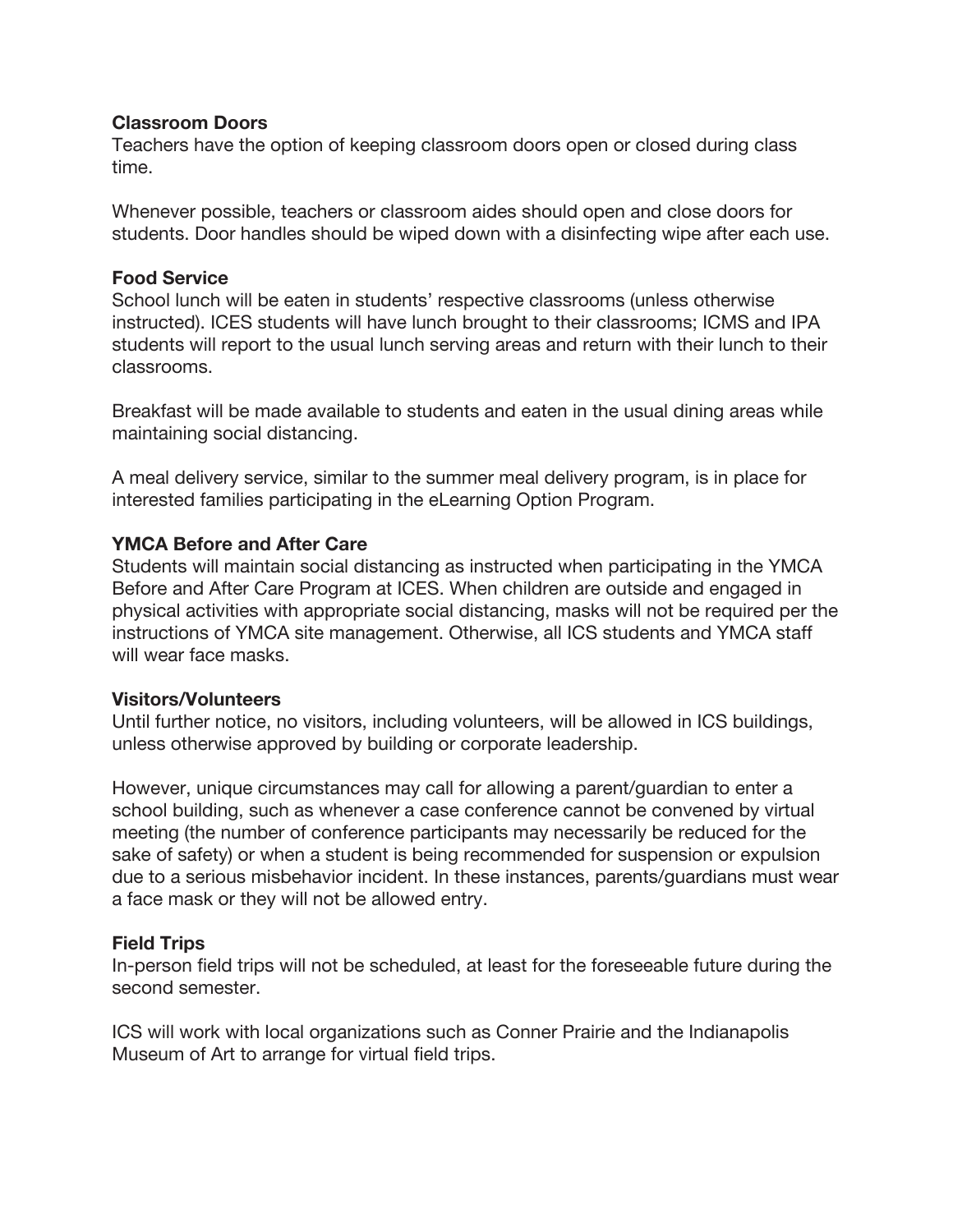#### **Restrooms**

Students will have regular restroom and handwashing breaks throughout the day with a limited number of students in the restroom at a time.

## **Dismissal**

ICES will have a single dismissal at 3:15 p.m.

ICMS will have a single dismissal at 3:30 p.m.

IPA will have a single dismissal at 3:45 p.m. on Mondays and Tuesdays and a single dismissal at 2:30 p.m. on Thursdays and Fridays.

# **Water**

Students should bring a clear, filled water bottle to school. Bottled water will also be available to students in their classrooms, to be distributed on an as-needed basis.

## **Administrative Staff Travel between Buildings**

For involved administrative staff, this will be minimized.

# **Trinity Security**

There is no need for the assigned security officers to be in our school buildings until further notice (and per the principal's discretion). However, ICES parents should still expect to follow directions from Trinity Security Guards during drop-off and pick-up.

## **School Building Cleaning Schedules**

Day porters will continuously clean and disinfect all public areas throughout the school day. On Wednesdays, each building will receive a deeper cleaning. This will occur over the weekend as well. The contracted cleaning vendor, JaniKing, has been notified of our increased sanitation approach and will be adhering to our protocols. ICS has obtained Clorox Total 360 disinfecting machines to be used in the event of a COVID-19 suspected or diagnosed case occurring within our school buildings and will be used on an as-needed basis. As well, we have acquired spray disinfecting misting machines to support our sanitation efforts.

# **COVID-19 Symptom Recognition Training**

All ICS staff members have received training from our Community Health Network nursing staff on recognizing COVID-19 symptoms, which occurred prior to school opening on August 10.

# **COVID Positive Symptomatic Cases (per ISDH Guidance)**

Exclude the student or staff member from school or work; he/she may return if at least 24 hours have passed since recovery (defined as resolution of fever without the use of medications and improvement in symptoms) AND 10 days have passed since symptoms first appeared.